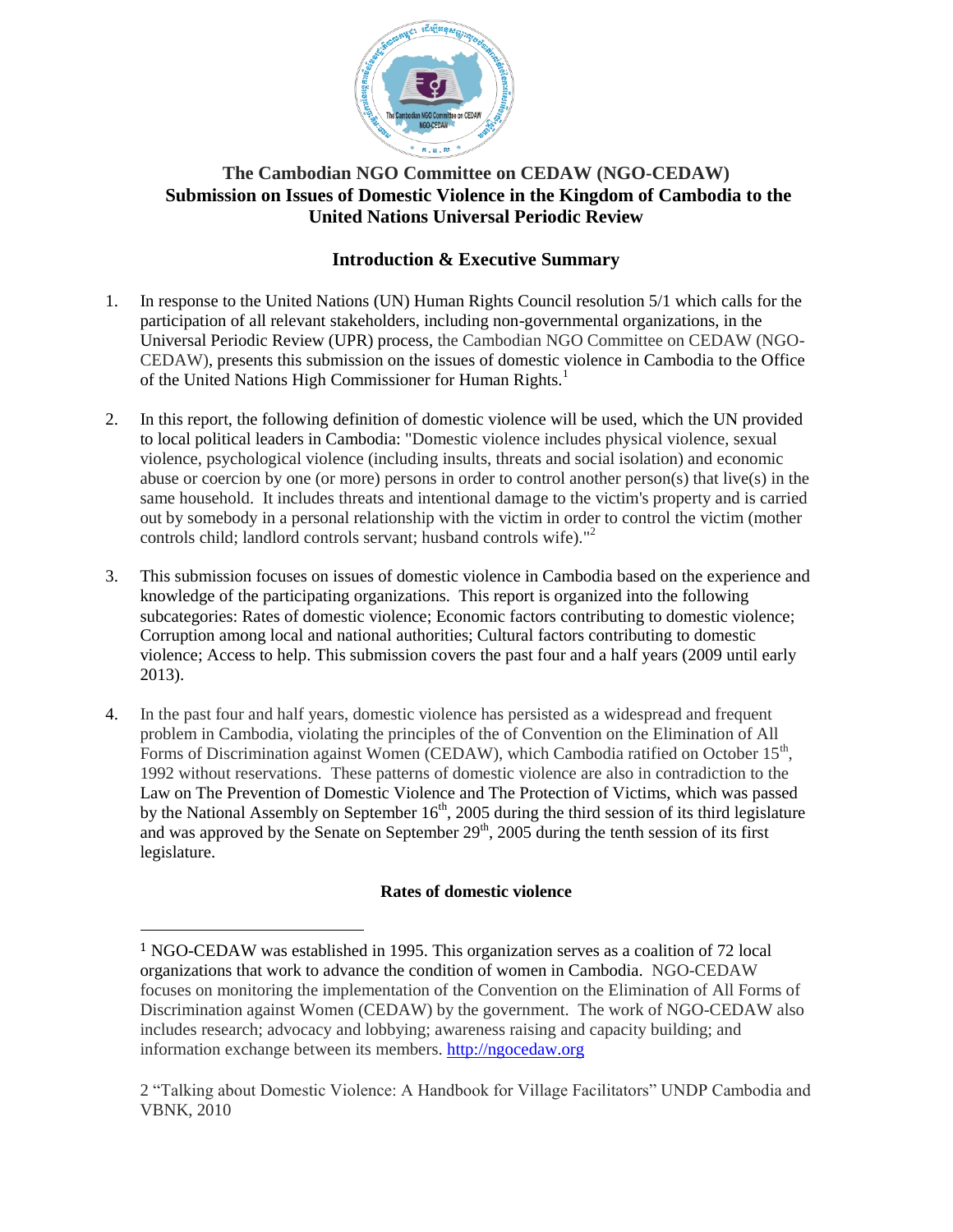In 2012, NGO-CEDAW member ADHOC has reported 1,114 cases of domestic violence in Cambodia. According to ADHOC, daughters and wives each represented 33% of the total cases of victimization, followed by sons with 32% and husbands with 2%. In 2012, cases of domestic violence made up for over half of all women's rights violations reported to NGO-CEDAW member LICADHO that year. Although not yet complete, the reports of women's rights violations within the first four months of 2013 show an increase in domestic violence cases. From January through April of 2012, there were 47 cases of domestic violence that were reported to LICADHO. This year, during the same four month period, there were 68 cases of reported domestic violence. Not only is the number of domestic violence cases increasing, but so is the severity of the cases, such as lighting a spouse on fire or acid attacks. This increase in severity is further demonstrated by the greater number of deaths caused by domestic violence in the first four months of 2013 when compared to the same four month period in 2012.

### **Economic factors contributing to domestic violence**

- 5. The global economic decline has lead to widespread unemployment in Cambodia. Unemployment oftentimes leads to increased stress on families and couples, particularly on the husband, who is traditionally perceived as the provider for the home. Many Cambodian men turn to excessive drinking, which is heavily linked with domestic violence. Domestic violence is more prevalent in poorer communities.
- 6. In many cases, Cambodian women have found work to either substitute or supplement their husbands' income. Many cases of domestic violence have arisen due to a husband's jealousy of his wife's newfound independence. Sometimes when a woman has a job and income of her own, her husband becomes fearful that she no longer needs him and she will be unfaithful or leave. He then may resort to violence in an attempt to reclaim control over his wife and family.
- 7. Sometimes domestic violence victims want to file for a divorce but are not able to due to their financial situation. Many women cannot afford the 50,000 riel fee (around \$12.50 USD) that is necessary to file for a divorce.
- 8. Often, even when a woman's husband is imprisoned for domestic violence, she is financially unable to divorce him. While her husband is in jail, she receives no support from the government and must find a way to provide for her family. When her husband is released from jail, she often allows him to return in order to relieve some of the pressures faced by single-parent families. This fear of permanently losing the family's primary source of income keeps women from divorcing their husbands.
- 9. One particular domestic violence case occurred on October  $16<sup>th</sup>$ , 2012. A couple in Sihanoukville married in 2005. After the birth of their first child, the woman told her husband he needed to get a job in order to provide for the family. The husband angrily refused and became violent. He punched her repeatedly in the face until she had two black eyes. The victim went to the district office to complain and file for a divorce. The suspect agreed and left. Six months later, he came back to his wife and child, promising that he would do his best to work by raising animals. After one year and a second child, the victim again prompted her husband to provide for the family by selling the animal products. This led to another argument, where the husband again began to beat her.

 $\overline{a}$ 

<sup>3</sup> Records from LICADHO's 2012-2013 reports on cases of Domestic Violence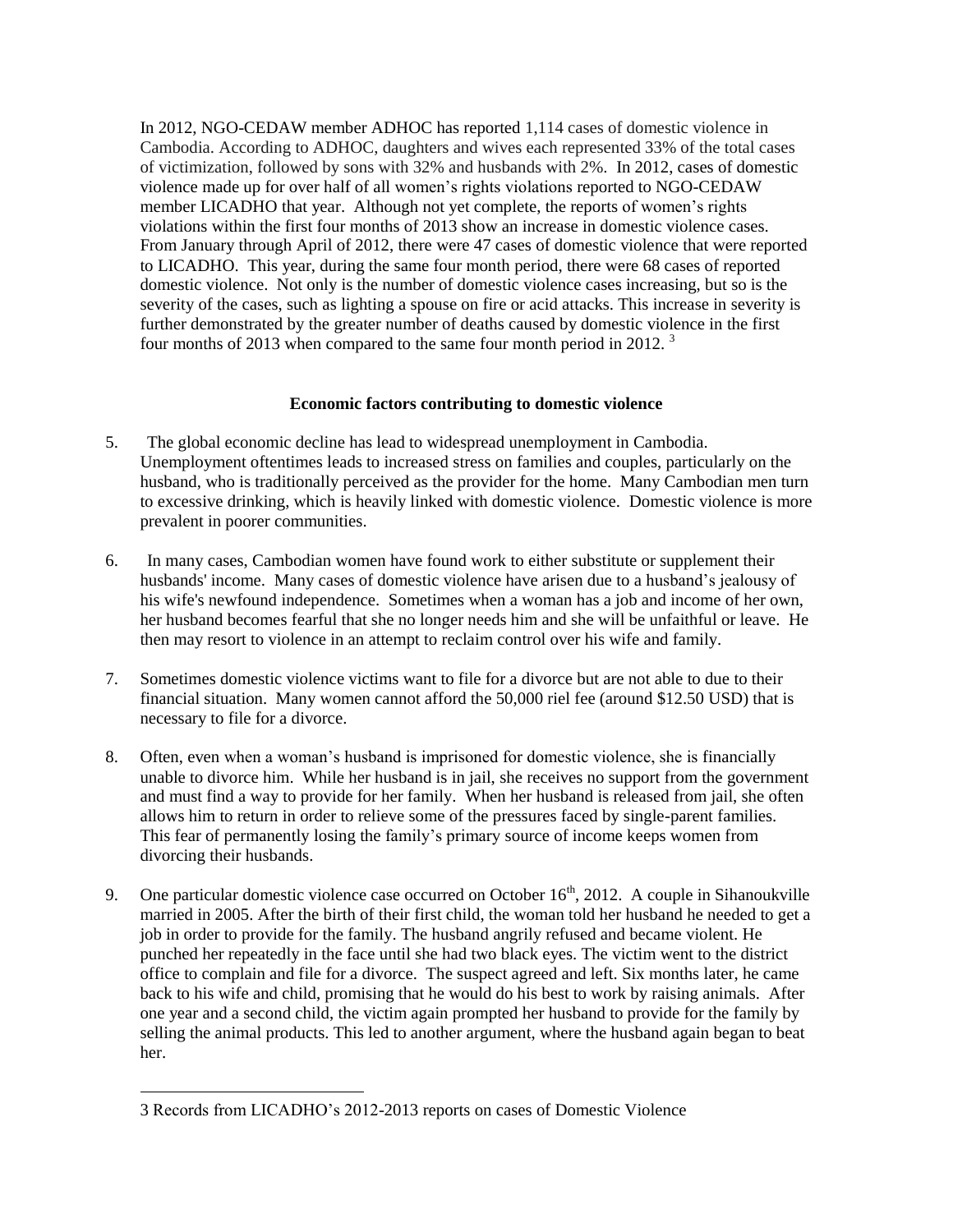10. Another case occurred on December  $17<sup>th</sup>$ , 2009. A woman asked her husband to go fishing while she went out to harvest rice so that they would have enough money to buy food for their children. When she came home from working all day in the rice fields, she found him drunk, and learned that he had spent the day drinking with his neighbor instead of fishing. She got upset with him and complained that they would not be able to afford rice if they could not sell fish at the market. They began to fight over money, and he cut her arm with a sharp knife, breaking the bone and hospitalizing his wife.

### **Cultural factors contributing to domestic violence**

- 11. The *Chbab Srey* is a written moral code that has influenced Cambodian society for centuries. The Chbab Srey dictates the role of a woman in Cambodian society, suggesting that women should be submissive and not contend problems with men. Many gender activists have criticized this document as a justification for discrimination against women and therefore a contributing factor to high rates of domestic violence throughout Cambodia. The government has taken some measures to curtail the potentially negative effects of the *Chbab Srey*, such as reducing the extent to which this code is included in official curriculum. However, parents, teachers, and community leaders still sometimes perpetuate this code, preserving the stereotype of uneven power relationships between genders.
- 12. In Cambodia, there is also a heavy taboo around reporting domestic violence. Many people consider these issues to be "family matters" and discourage women from talking about them outside of the home in order to "save face". Even the police have been known to adopt this attitude and consequently to not take reports of domestic violence seriously. <sup>4</sup>

## **Corruption in national and local authorities**

- 14. The Law on The Prevention of Domestic Violence and The Protection of Victims was passed in Cambodia in 2005; however, domestic violence is still a widespread problem across the country. This increase in domestic violence despite the domestic violence legislation indicates that Cambodia is not effectively implementing the legislation.
- 15. The ability of perpetrators of domestic violence to bribe policemen into lax enforcement of domestic violence laws is a notable factor contributing to the continued victimization of many women in Cambodia. In some cases, even when women go to local authorities to report instances of domestic violence, policemen do not enforce the existing laws.<sup>5</sup>
- 16. In order to convict a man for domestic violence, the victim must present documented proof of the violence she suffered. Often this requires witnesses as well as pictures of bodily injuries caused by the defendant. Victims do not always have the ability to document their injuries. Even in cases where the victim can present evidence of the abuse,, the sentence handed down by a judge may not take the abuser away from the victim for long. Under Cambodian law, punishment for domestic violence can range anywhere from 1 to 5 years depending on the severity of the violence;5 years in prison is the most severe punishment for even the severest cases of domestic

l

<sup>4</sup> SEDECA. "Domestic Violence Monitoring Workshop Report." February 2012. 5 ADHOC "Women's and Children's Rights in Cambodia: Situation Report 2011." February 2012.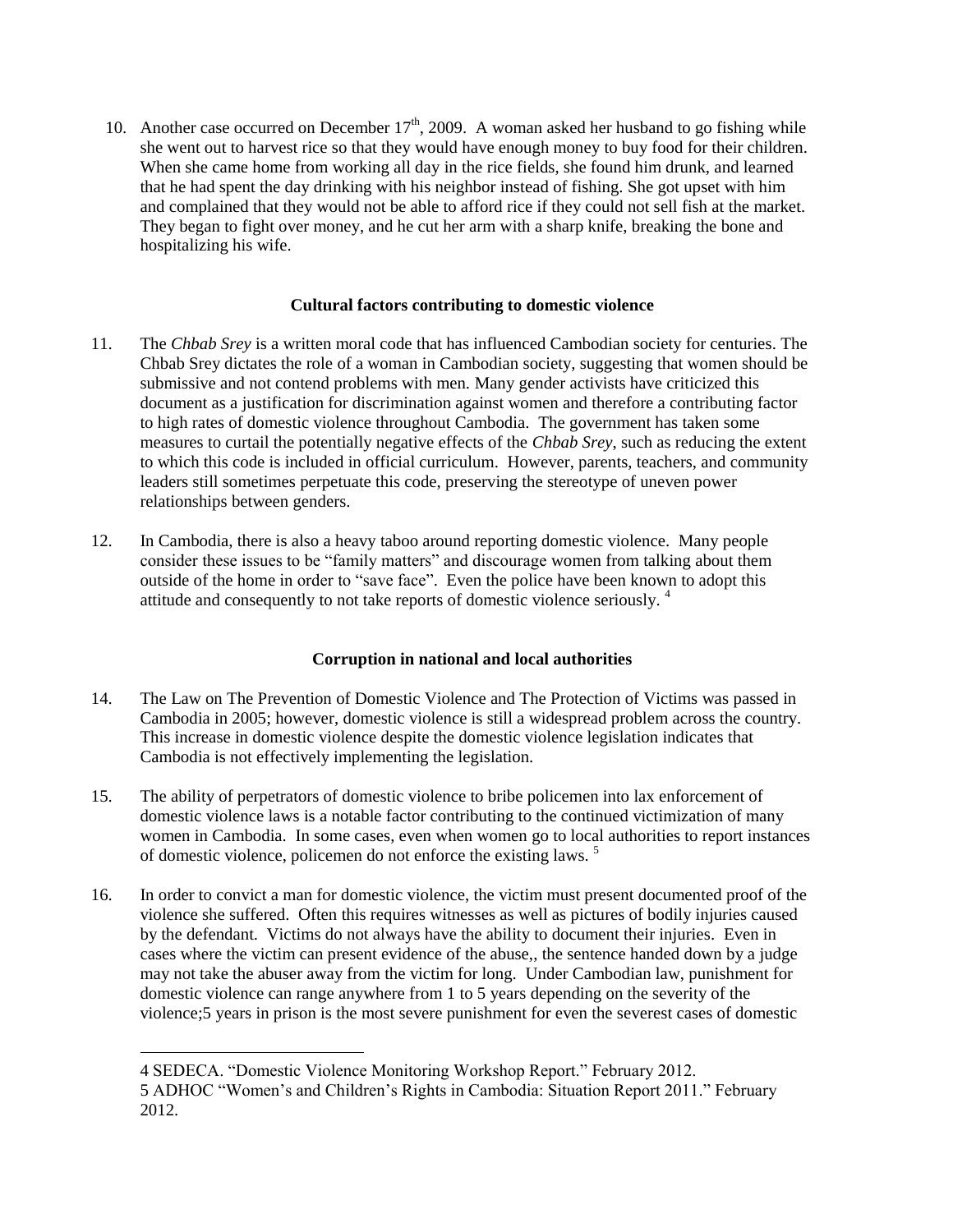violence.<sup>1</sup> Furthermore, judges have been known to accept monetary bribes from the defendant in exchange for less severe punishments.<sup>6</sup>

- 17. Leaders of local NGO's have expressed that men typically have more power in the courtroom. Their testimonies are weighted more heavily in the outcome of the trial, and they are typically trusted more than women by judges and prosecutors. This marginalization further compounds the difficulties that women face when they pursue legal action against domestic abusers in the Cambodian criminal justice system.
- 18. The government does not release records of reports of domestic violence to local NGO's for their analysis. There is little government and law enforcement transparency in Cambodia, and local NGO's have expressed concern that law enforcement officials purposefully conceal data from them, likely due to corruption within the police force and acceptance of bribes from the accused.
- 19. The following representative case of domestic violence occurred on April 27, 2010 at 21:00. A woman who had previously experienced instances of domestic violence from her husband, but received no help after several attempts of reporting, was home when her husband entered the house with a makeshift knife and began threatening her. As the situation escalated he attempted to stab her, so she picked up a watering can nearby and struck her husband on the back of the head with it, killing him instantly. She ran to the nearest police station to relay the experience, and the police arrested her and held her for two days. They did not believe her story, and accused her of premeditated murder. With the help of a lawyer sponsored by a local NGO to protect her rights, she was charged with accidental murder.

#### **Access to help**

- 20. There is a notable gap in the services available to urban and rural women to protect them from domestic violence. Most women's shelters, hotlines, and reliable law enforcement services are located throughout the larger cities of Cambodia, most notably Phnom Penh. Services to protect against domestic violence in rural areas of Cambodia are fewer and of lower quality than those in major cities.<sup>7</sup>
- 21. Typically, domestic violence cases of higher severity occur in rural provinces, because victims have a more difficult time accessing proper care. NGO's have expressed that proximity to the city is a barrier that rural women face; victims of domestic violence may have to travel many kilometers to report cases of domestic violence, and often they do not have the money or time to seek help. Especially in less severe cases of domestic violence, rural women do not report domestic violence because of the high level of effort required to seek proper help. Unfortunately, repeated cases of mild domestic violence often lead to episodes of more extreme violence and even death in some cases.<sup>2</sup> Where women are closer to protective resources, the severity of the violence is typically lower. <sup>8</sup>

 $\overline{a}$ 

<sup>6</sup> ADHOC. "Situation Report: Women's Rights, Children's Rights, and Migrant Workers' Rights in Cambodia." February 2013.

<sup>7</sup> Jo-Ann Lim. "Out of Court Resolutions of Violence Against Women: Practices and Issues in Cambodia." June, 2009. (4).

<sup>8</sup> Ministry of Women's Affairs. "Violence Against Women: 2009 Follow Up Survey" 2009.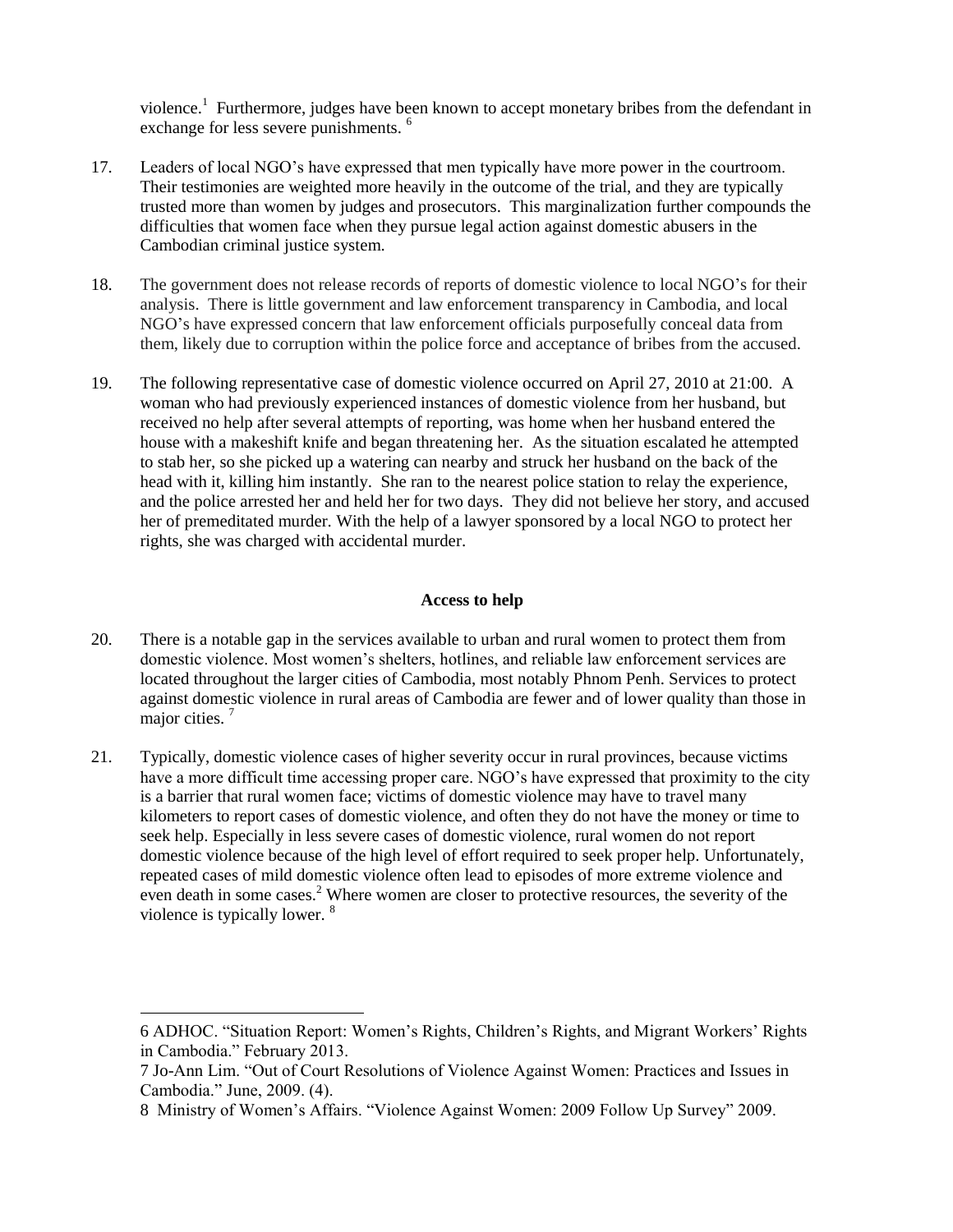- 22. In one domestic violence incident, a man lit his wife on fire. She had to run 1 kilometer to the nearest police station with burns. Because her house was so far away from help, her husband had time to escape.
- 23. Rural women who do manage to reach hotlines designed to address domestic violence issues are often given advice on how to address the issue, rather than hands-on assistance. Even when requested, they are often denied of this assistance because of their distance from help centers or authorities. NGO's and even government officials respond by saying that there is not enough petrol or funding available to make the journey to the homes of rural domestic violence victims.
- 24. Numbers for domestic violence hotlines in Cambodia are long and difficult to memorize. As such, they can be difficult to remember and dial when they are needed. Handouts and stickers are distributed with hotline numbers printed on them; however, victims of domestic violence do not have some record of the phone number with them, the hotline service is essentially unavailable when needed.

#### **Summary of key issues:**

Domestic violence remains a problem in Cambodian society. There are inadequate resources available to assist women when they experience domestic violence, especially in rural provinces. When women face abuse but are far from resources offering protection, they are unable to get the necessary support to change their circumstances and bring abusers to justice. Laws have been established designed to protect women from domestic violence, and to call justice when these laws are broken; however, it has been found that often due to lax enforcement from police as well as harmful cultural practices, these laws are not always enforced effectively. Often, domestic violence is seen as a family problem, and law enforcement officials feel it is not their place to intervene. Additionally, the judicial system of Cambodia does not adequately address cases of domestic violence, and it can be difficult for women to find enough proof of abuse to convict their abusers.

#### **Comprehensive list of recommendations:**

*Recommendation 1:* Provide vocational training for women to encourage financial independence and reduce the number of victims who are compelled to stay in abusive relationships, particularly for women whose husbands have been imprisoned for domestic violence and must singlehandedly provide for their families.

*Recommendation 2:* Reduce or waive legal fees for those wishing to obtain a divorce due to issues of domestic violence.

*Recommendation 3:* Promote women in leadership positions in order to challenge gender stereotypes of female submissiveness and passivity.

*Recommendation 4:* Include education on domestic violence in schools and community meeting places.

*Recommendation 5:* Local NGO's have expressed the desire to partner with government officials instead of working against them. Local NGO's have said that if they are able to support the work of police officers and government officials, they will view each other as trusted allies rather than as competition and an increased ability to protect women from domestic violence is anticipated.